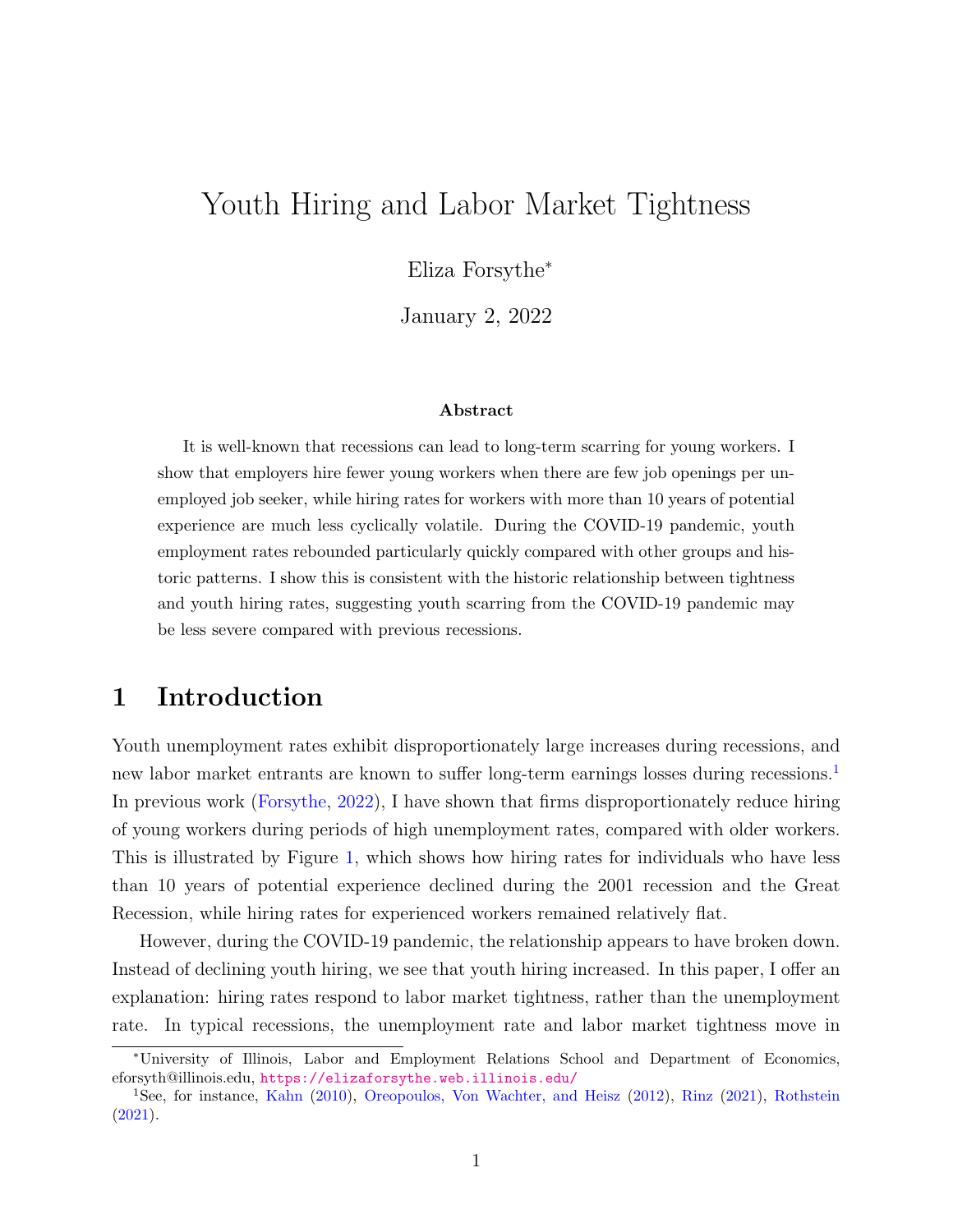

<span id="page-1-0"></span>Figure 1: Share of working age individuals who are hired each month, aggregated to the annual level to remove seasonality. Young defined as individuals with less than 10 years of potential experience, experience defined as the balance.

tandem. However, the COVID-19 pandemic has been characterized by exceptionally tight labor markets, despite the economic downturn. In particular, during the peak unemployment during April through July 2020, most unemployed were individuals on temporary layoff who were not searching for work [\(Forsythe, Kahn, Lange, & Wiczer,](#page-5-5) [2020\)](#page-5-5). These individuals did not contribute to congestion in the labor market, and thus led to relatively many job openings per job seeker despite the economic contraction.

Labor market tightness is defined as the ratio between the stock of job openings and the stock of job seekers, typically measured using the number of unemployed. When labor markets are tight, there are fewer job seekers per vacancy. This means that it is more costly for employers to be choosy. The more restrictive a firm's hiring standards (such as requiring a particular number of years of experience or a particular degree), the smaller the potential pool of applicants. This means it may take longer to fill the position. [Forsythe](#page-5-0) [\(2022\)](#page-5-0) develops a partial equilibrium model that shows how employers may optimally respond to slack labor markets by restricting hiring to more experienced workers and shows that cyclical wage movements are consistent with the model.

Prior to the COVID-19 period, labor market tightness and the unemployment rate moved in tandem. Although labor market tightness is often the more relevant theoretical object, data availability has led many researchers to use unemployment rates instead. However, dur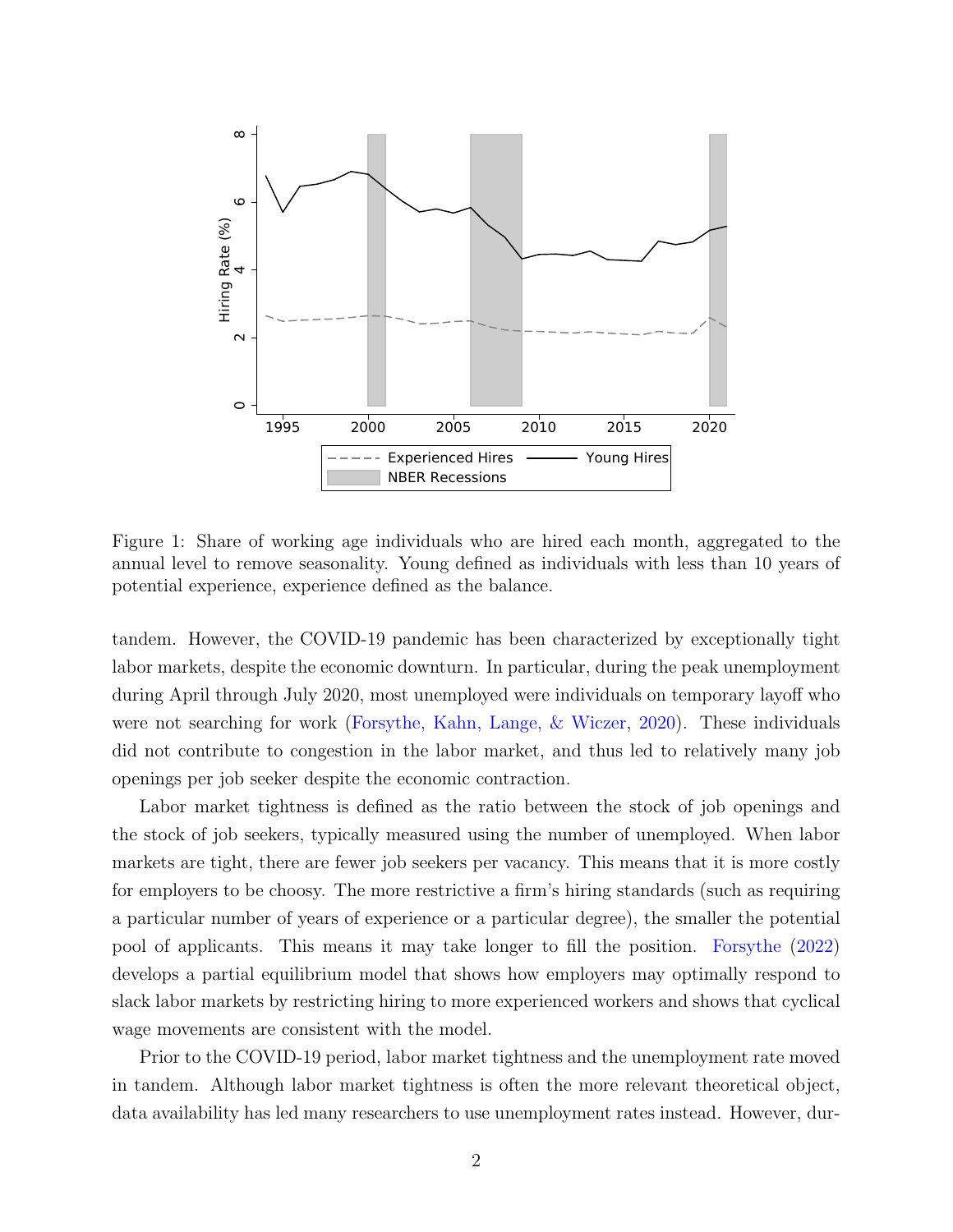ing the COVID-19 period the unemployment rate became a less reliable proxy for tightness. Fortunately, in 2019 the Bureau of Labor Statistics began producing state-level job openings estimates [\(Skopovi, Calhoun, & Akinyooye,](#page-6-0) [2021\)](#page-6-0), allowing state-level labor market tightness to be measured for the first time. In this paper I update and extend the analysis from [Forsythe](#page-5-0) [\(2022\)](#page-5-0), to measure the relationship between hiring, worker labor market experience, and labor market tightness.

## 2 Methodology

I use Current Population Survey data from December 2000 through November 2021, the time period for which the Job Openings and Turnover Survey (JOLTS) is available. To measure labor market flows, I match individuals across adjacent months in the survey, restricting to matches that have consistent sex, race, and age, following the [Madrian and Lefgren](#page-5-6) [\(1999\)](#page-5-6) procedure. I define hiring as either individuals who were non-employed in the prior month who are now employed, or as individuals who were employed in the prior month but indicate they have changed employer. In total I use 15.5 million paired observations.

Tightness is measured using aggregated data from JOLTS and the Local Area Unemployment Statistics (LAUS). Both series model state-level statistics using national and sub-national data as well as other predictors.<sup>[2](#page-2-0)</sup> I define tightness as the stock of vacancies divided by the stock of unemployed, measured at the state by month by year level. In addition, I construct an adjusted national tightness measure using nation-wide estimates and the national unemployment rate excluding individuals who were on temporary layoff and not searching for work. Individuals who are not searching do not contribute to labor market tightness. During normal times this makes little difference, but during the summer of 2020 there was a large increase in the stock of individuals on temporary layoff. Since the state-level measures are modeled, it is not possible to construct the adjusted series at the state-level. Both series are similar, with mean tightness over the 20 year time period of 0.63 openings per unemployed in the state-level series and 0.60 openings per unemployed in the adjusted national series. However, the state-level series has more volatility, with a standard deviation of 0.41 versus 0.34 for the national adjusted measure.

I estimate the following empirical specification:

$$
D_{ikst}^{\text{hired}} = \alpha_s + \delta_t + \sum_{k=1}^{2} (\beta_k D_k^{\text{PE}} + \gamma_k \times D_k^{\text{PE}} \times \text{State Tightness}_{st}) + \epsilon_{ikst},\tag{1}
$$

<span id="page-2-0"></span><sup>2</sup>See [https://www.bls.gov/jlt/jlt](https://www.bls.gov/jlt/jlt_statedata.htm) statedata.htm and <https://www.bls.gov/lau/laumthd.htm> for more details on the estimation procedures.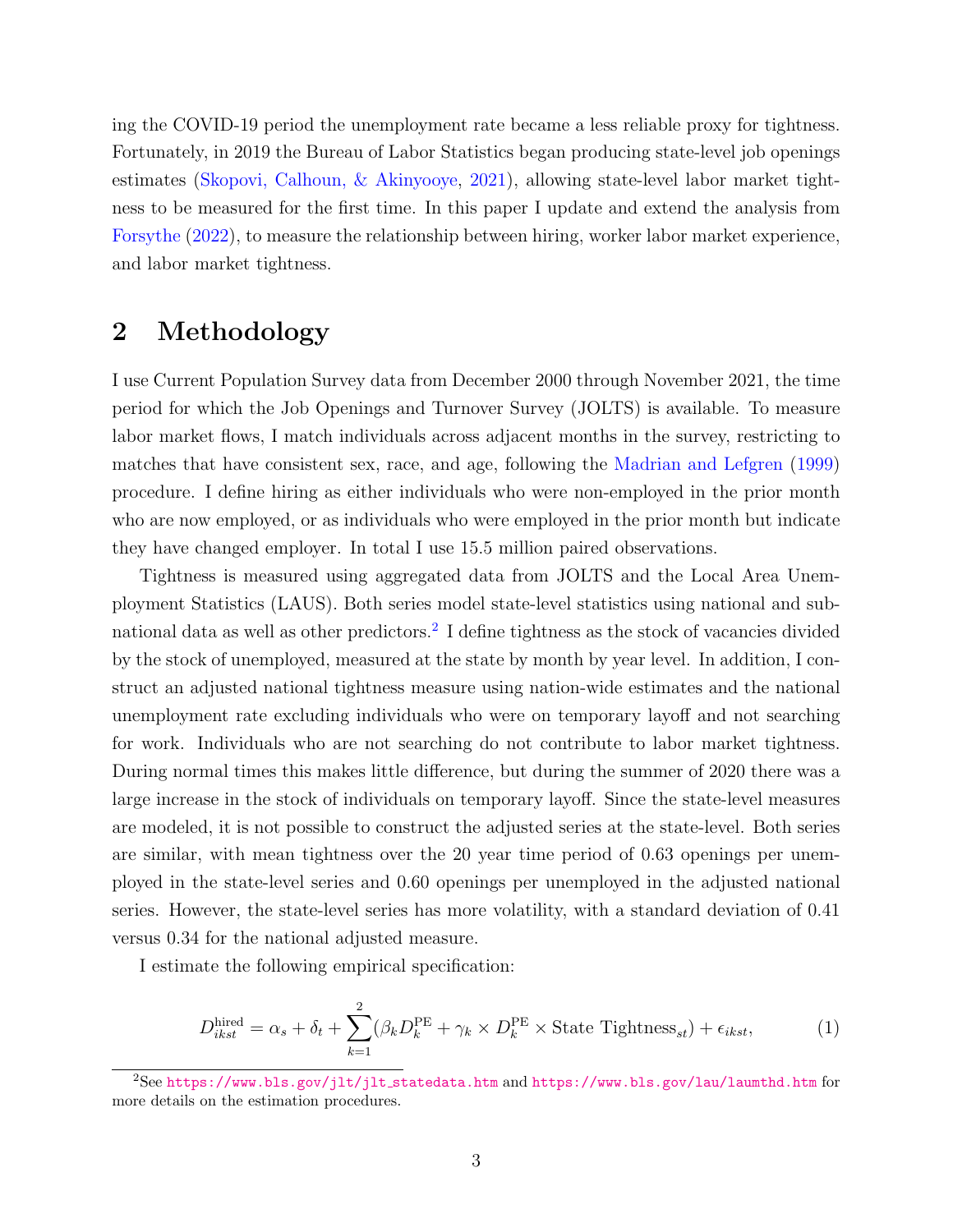where  $D<sup>hired</sup>$  is an indicator that is equal to 100 if individual worker i is hired in month t, given worker i is in potential experience group  $k$ , resides in state  $s$ , and is observed in month-years  $t-1$  and  $t$ .  $D_k^{\text{PE}}$  is an indicator equal to 1 if the worker is in potential experience group  $k$ . Since the object of interest is the different evolution of hiring for workers across experience categories, I exclude the main effect of the state unemployment rate in exchange for including the interaction of each potential experience group with the state tightness measure. Specifications include state  $(\alpha_s)$  and month-year  $(\delta_t)$  fixed effects. In addition, I include non-parametric demographic controls.[3](#page-3-0)

Potential experience is defined as age less education less 6. I focus on two potential experience groups: individuals with less than ten years of potential experience and individuals with more than 10 years of potential experience. In [Forsythe](#page-5-0)  $(2022)$ , I find that 10 years of potential experience is the approximate break point, in which hiring declines with the state unemployment rate only for individuals with under 10 years of potential experience.

#### 3 Results

<span id="page-3-1"></span>

| Table 1: Hiring Over the Business Cycle: Young and Experienced |  |  |
|----------------------------------------------------------------|--|--|
|                                                                |  |  |
|                                                                |  |  |

| Outcome: $Pr(Hired)x100$      | $\left( 1\right)$ | $\left( 2\right)$ | (3)        | $\left(4\right)$ |
|-------------------------------|-------------------|-------------------|------------|------------------|
| $PE \leq 10$                  | $2.462***$        | $1.113***$        | $1.658***$ | $3.697***$       |
|                               | (0.13)            | (0.0542)          | (0.259)    | (0.329)          |
| $PE \leq 10 \times Tightness$ | $0.442***$        | $0.251***$        | $9.018***$ | $1.358***$       |
|                               | (0.0665)          | (0.0489)          | (0.621)    | (0.109)          |
| $PE > 10 \times Tightness$    | $-0.00407$        | $0.115**$         | $6.393***$ | $-0.0885$        |
|                               | (0.066)           | (0.0427)          | (0.651)    | (0.158)          |
| N                             | 15,527,476        | 9,731,035         | 594,145    | 5,201,653        |
| $R-sq$                        | 0.007             | 0.003             | 0.025      | 0.015            |
| Wald Test                     | $21.84***$        | 8.88**            | $42.69***$ | $48.82***$       |
|                               | All               | Employed          | Unemployed | <b>NILF</b>      |

Note: December 2000 through November 2021. All specifications include state and month-year fixed effects, as well as non-parametric demographic controls.

Table [1](#page-3-1) shows the main results. In column (1), I show that hiring rates are 2.5 pp larger for workers with less than 10 years of potential experience compared with more experienced workers. For each additional unit of tightness (e.g. one additional job opening per unemployed worker), young workers are hired at 0.44 pp higher rate, while for experienced workers,

<span id="page-3-0"></span><sup>3</sup>Cells are defined as the interaction of race (white, non-white), Hispanic status, gender, and education (no high school degree, high school degree, some college, 4-year college degree, masters degree, professional degree, PhD.)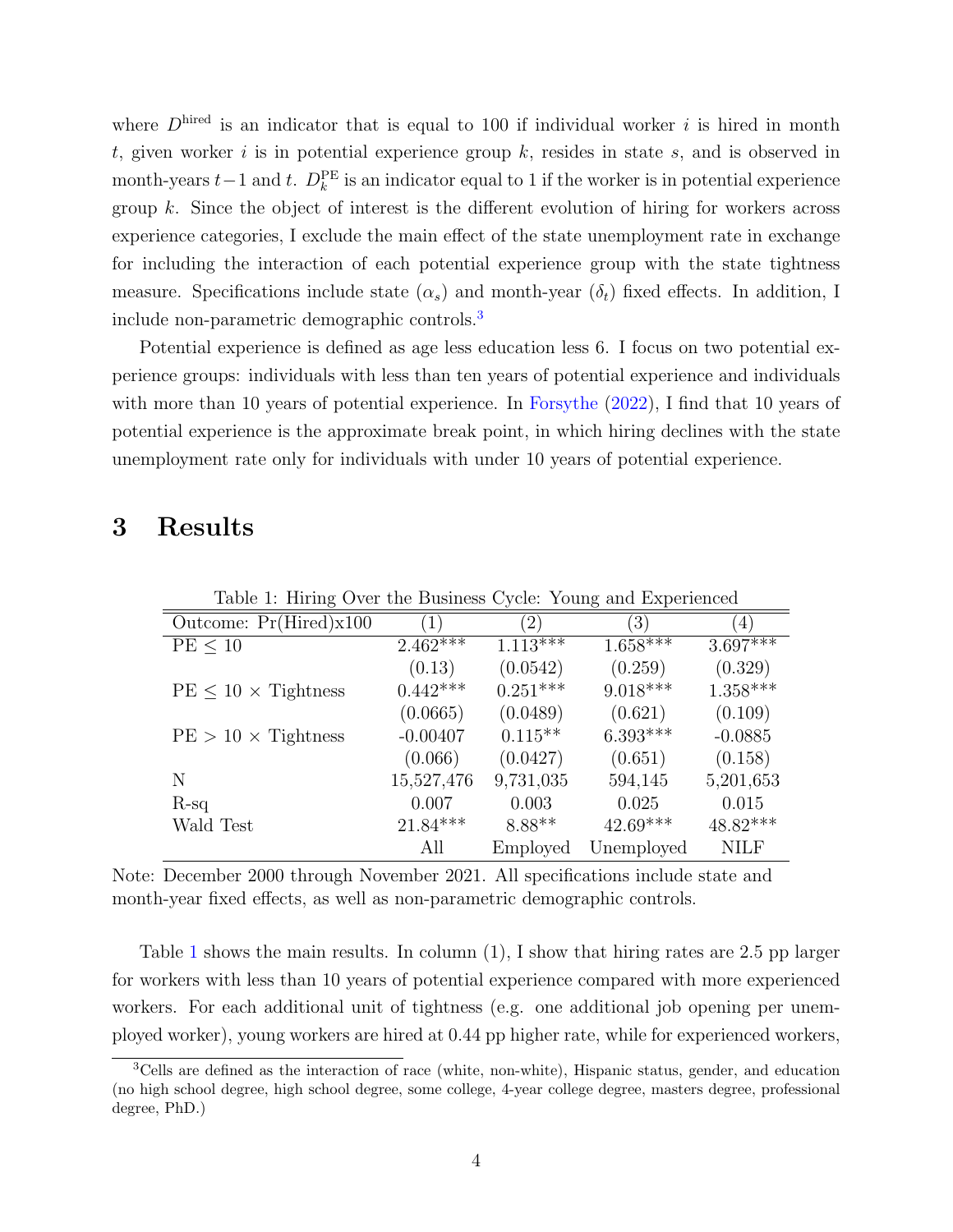

<span id="page-4-0"></span>Figure 2: Each connected graph plots the hiring rate and market tightness by month for young workers (top) and experienced workers (bottom). Market tightness is defined at the national level and excludes individuals who are on temporary layoff and not searching for work.

there is no cyclical change in the hiring rate. In columns (2) through (4), I show that hiring rates increase faster with tightness for young workers compared with experienced workers even when restricted to each labor force status (employed, unemployed, and not-in-the-laborforce (NILF)). For all specifications, I show that we can reject that the coefficients are equal for young and experienced workers. These results are consistent with [Forsythe](#page-5-0) [\(2022\)](#page-5-0), which finds hiring rates fall faster with the state unemployment rate for young workers compared with more experienced workers.

In Figure [2,](#page-4-0) I plot the hiring rate for young and experienced workers against the nationwide labor market tightness measure, now excluding individuals on temporary layoff. The colored dots indicate the three recessionary periods since 2001: the 2001 recession (green), the Great Recession (blue), and the COVID-19 period (red). For each period, we see that youth hiring rates exhibit a much steeper slope with aggregate market tightness compared with experienced workers, for whom hiring rates are nearly flatter. Thus, consistent with the regression results in Table [1,](#page-3-1) youth hiring rates are more volatile, a pattern that we see in all three recent recessionary periods.

During the COVID-19 period, we see that labor markets are substantially tighter compared with the 2001 recession and Great Recession, despite the fact that the unemployment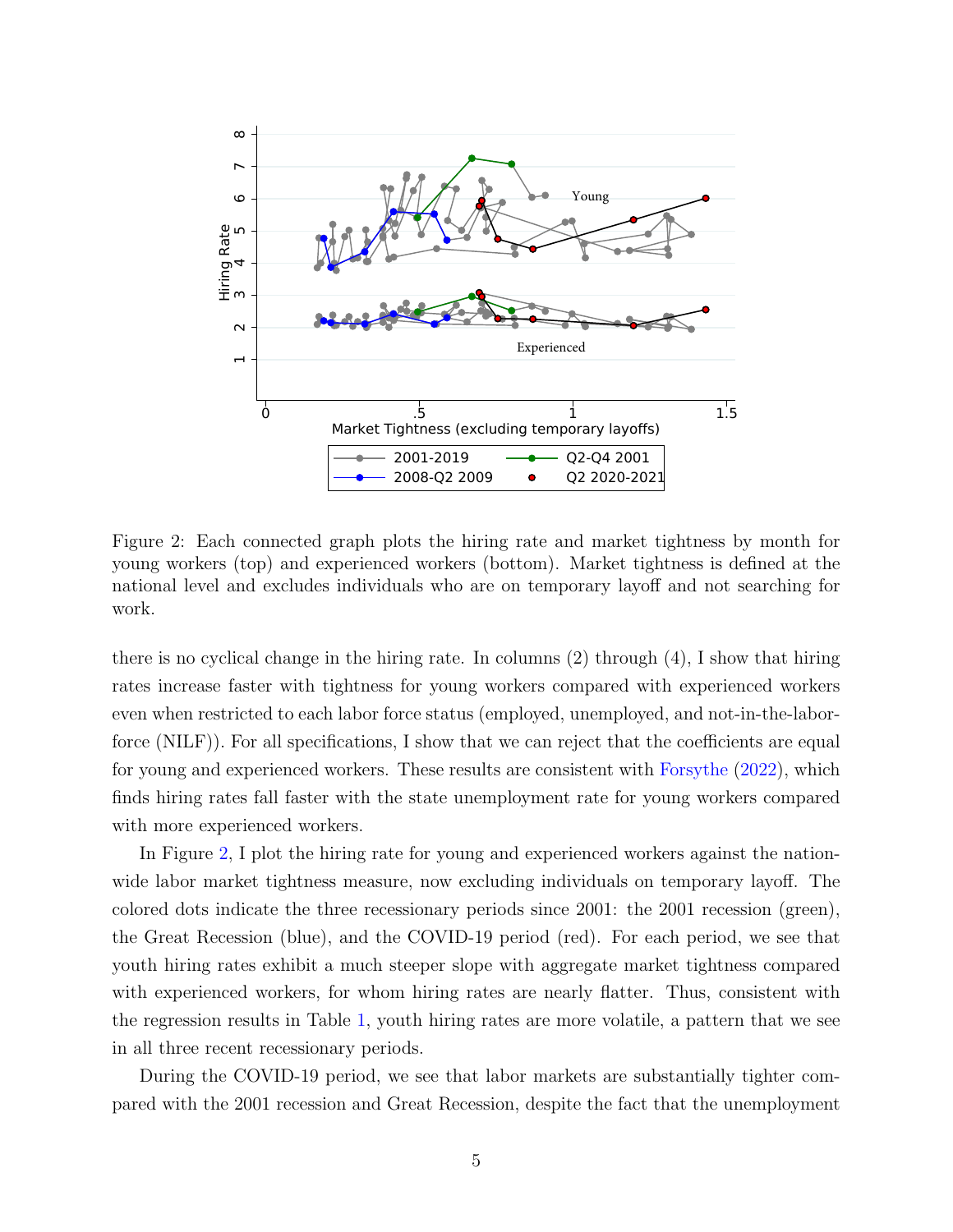rate peak in April 2020 was substantially higher than the previous peak (14.8% versus 10% in October 2009). This is due to the unique labor supply phenomenon of the COVID-19 economic shock, by which many individuals entered temporary layoff or exited the labor market. The non-participation margin remains elevated as of December 2021. Thus, compared with other recessions, a much smaller fraction of the individuals who left employment were searching for new jobs, leading labor market tightness to remain elevated throughout the pandemic period.

This phenomenon has important implications for young workers. Previous recessions have led to long-term scarring of new labor market entrants. However, the unique characteristics of the COVID-19 recession has resulted in robust hiring for young workers, with employment rebounding more swiftly for workers under 25 compared with older workers, in stark contrast to the trajectory after the Great Recession [\(Cortes & Forsythe,](#page-5-7) [2022\)](#page-5-7). This suggests that historic patterns of employment and wage scarring due to entering during a recession may be less severe.

# References

- <span id="page-5-7"></span>Cortes, G. M., & Forsythe, E. (2022). The heterogeneous labor market impacts of the covid-19 pandemic. Industrial and Labor Relations Review.
- <span id="page-5-0"></span>Forsythe, E. (2022). Why Don't Firms Hire Young Workers During Recessions? The Economic Journal.
- <span id="page-5-5"></span>Forsythe, E., Kahn, L. B., Lange, F., & Wiczer, D. G. (2020). Searching, recalls, and tightness: An interim report on the covid labor market (Tech. Rep.). National Bureau of Economic Research.
- <span id="page-5-1"></span>Kahn, L. B. (2010). The Long-Term Labor Market Consequences of Graduating from College in a Bad Economy. *Labour Economics*,  $17(2)$ , 303-316.
- <span id="page-5-6"></span>Madrian, B. C., & Lefgren, L. J. (1999). A Note on Longitudinally Matching Current Population Survey (CPS) Respondents. *NBER Working Paper No. t0247.*.
- <span id="page-5-2"></span>Oreopoulos, P., Von Wachter, T., & Heisz, A. (2012). The short-and long-term career effects of graduating in a recession. American Economic Journal: Applied Economics,  $\mathcal{L}(1)$ , 1–29.
- <span id="page-5-3"></span>Rinz, K. (2021). Did timing matter? life cycle differences in effects of exposure to the great recession. Journal of Labor Economics.
- <span id="page-5-4"></span>Rothstein, J. (2021). The lost generation? labor market outcomes for post great recession entrants. Journal of Human Resources, 0920–11206R1.